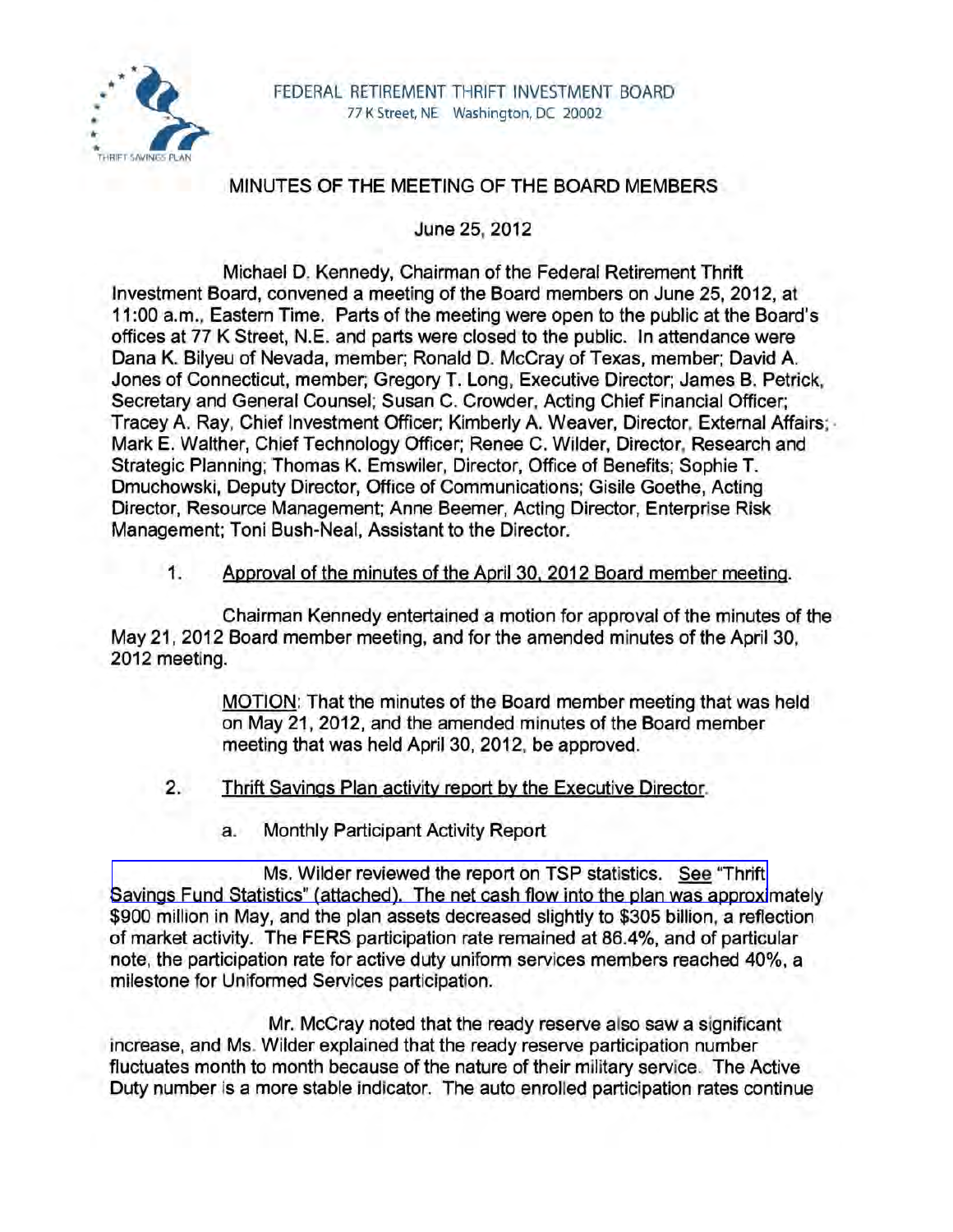to be high, with 97% of new federal employees actively participating in the plan. Ms. Bilyeu recommended a consolidated trend line report to better display the information. Chairmen Kennedy noted that a 97% rate for new employees is extremely high, and Ms. Wilder predicted that the level would decrease, but would still remain high, leveling off to 95-96%.

b. Monthly Investment Performance Report

Ms. Ray reviewed the fund performance memorandum, entitled ["May](http://www.frtib.gov/pdf/minutes/MM-2012Jun-Att2.pdf)  2012 Performance Review - [G, F, C, S, I, and L Funds" \(attached\).](http://www.frtib.gov/pdf/minutes/MM-2012Jun-Att2.pdf) The S Fund outperformed the index by 7 basis points. The I Fund outperformed the index by 8 basis points, and by 22 points year-to-date. Much of the tracking error in the I Fund is the result of the tax effect. The index is reduced for taxes paid but the TSP does not pay taxes.

The F Fund trading costs are high at 13 basis points. Lower liquidity in the bond market produced higher trading costs for the F Fund at the beginning of the year.

The G Fund rate declined to 1-3/8%. Ms. Ray noted that although this is higher than most places in the market, it is the lowest it has ever been. The C Fund, S Fund, and I Fund were down 6%, 7%, and 11 %, respectively. Since the report, there has been a slight increase in all three Funds. Most of the funds are still positive year-to-date; the I Fund is up .03%, the C Fund is up approximately 7%, and the S Fund is up over 6%.

c. Budget Discussion

Mr. Long explained that budget discussions would consist of two segments, the Interim Fiscal 2012 update and the first look at the future budget. Ms. Crowder presented "[FY 2012 Budget Report" \(attached\),](http://www.frtib.gov/pdf/minutes/MM-2012Jun-Att3.pdf) and explained that the Agency divides the budget categories into four interest groups: recordkeeping, communication, personnel, and general expenses. Overall, the Agency has committed 84% of the approved budget as of May 31,2012, and will be spending the rest in the last quarter of FY 2012.

Mr. Long then presented a "[Strategic Budget Preview.](http://www.frtib.gov/pdf/minutes/MM-2012Jun-Att4.pdf)" He stated the Agency's mission, to administer the TSP solely in the interest of Participants and Beneficiaries. He emphasized that the Agency has expectations for significant growth going forward. From both an asset and participant standpoint, the TSP will be growing exponentially. Mr. Long mentioned that there were upcoming strategic initiatives for the Agency, including post-Roth implementation, human capital, Enterprise Risk Strategy, and the Integrated Financial Management System.

Mr. Walther discussed updating the hardware necessary to run the plan, and a forecasted mainframe refresh in fiscal year 2014. His department will be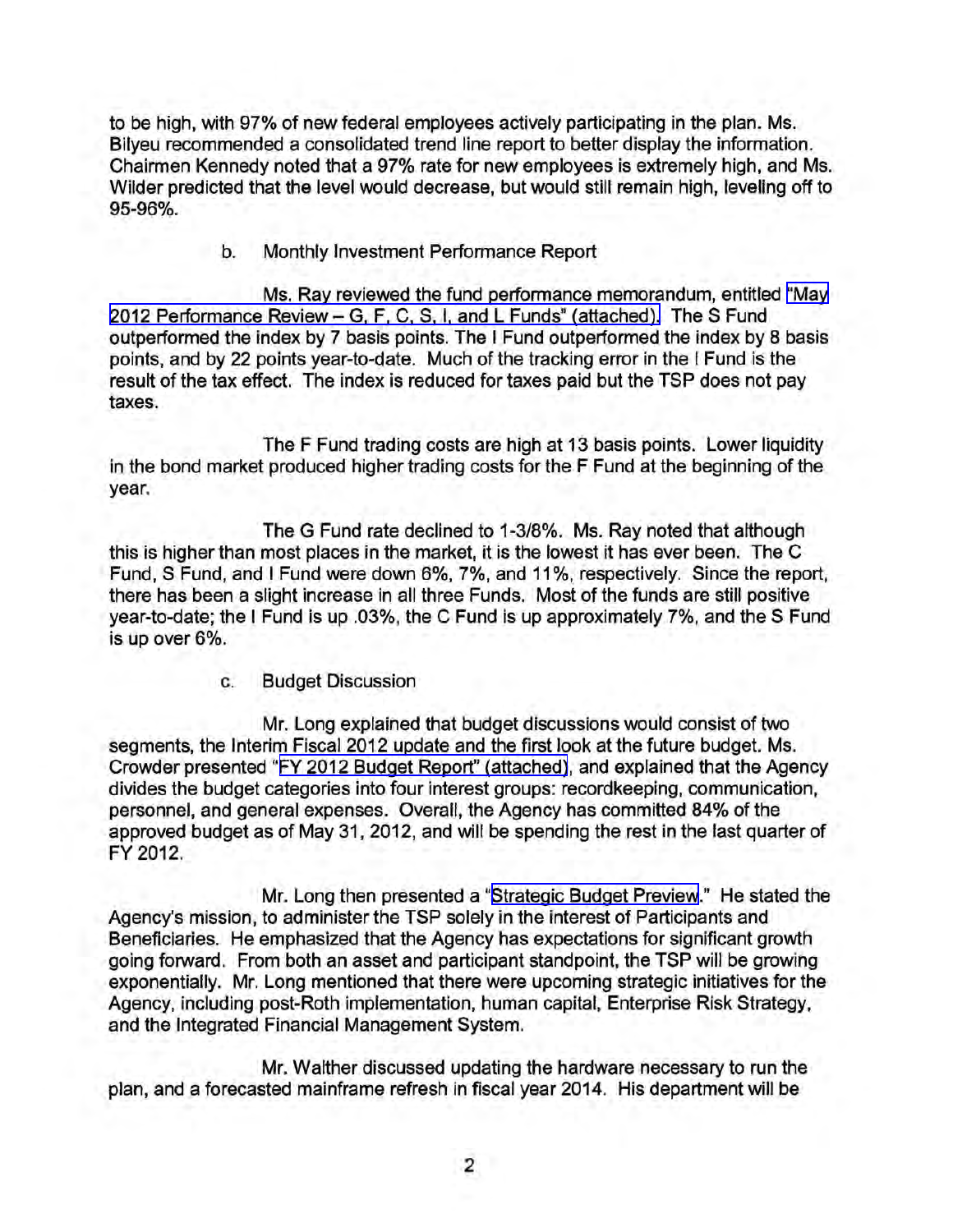conducting a capacity planning study this calendar year to help validate the end-of-life assumptions for the current mainframe purchased in 2007. Mr. Walther noted that the current system has adequate capacity and backup to reach the end of fiscal year 2013. Chairman Kennedy asked if there would be another mainframe refresh after the one in 2014. Mr. Walther explained that is something the Agency is always considering, and falls under a larger question of how the Agency can ensure that it continues to have the accuracy and reliability of IT recordkeeping for the participants, and considers the best ways to achieve that goal. Different options are being considered, including the tradeoffs involved in leasing versus purchasing, and a mainframe versus open system computing architecture.

Mr. Long presented a first look at budget proposals for the next several years, through fiscal year 2017. Mr. Long noted that the proposed budgets make a distinction between what it costs to run the business on a day-to-day basis, accommodating for growth, and proposals for new initiatives arising from a long term strategic plan for the Agency. Taking those initiatives into account, fiscal year 2013 would be the highest budget request, with significant additions to staff in that year, for a total request of \$191 million. Mr. Long stated that it was a meaningful but prudent budget increase, and outlined potential risks of not moving forward with an increased budget. Chairman Kennedy asked for different levels of projected budgets, including one where budget maintained a constant expense ratio of 4.4 basis points, and one with an increase to 5.6 basis points, and noted it would be helpful to have the initiatives prioritized. Mr. Long agreed and emphasized that it is crucial to remain at a low cost to the participants, but in the past some decisions to seek a lower cost came at the expense of important capabilities.

d. Legislative Report

Ms. Weaver reported that the bill addressing phased retirements had been amended to allow people moving into a phased retirement to use their annual leave and transfer it into the Thrift Savings Plan. The next step is for it to appear on the House floor. The Committee report on the bill containing the IRS levy amendment is expected to be filed shortly.

e. Data Breach Update

Mr. Long explained that on May  $25<sup>th</sup>$ , the Agency announced that a computer belonging to an Agency contractor was the victim of a cyber attack. The Agency notified all affected individuals by mail, and the Agency and contractor took immediate action to address the incident and made adjustments to computer security. Ms. Bilyeu asked if there had been any reports of actual impact to individual members, and Mr. Long said to date there is no evidence that the data has been misused. Chairman Kennedy remarked that he thinks Mr. Long and the Agency have been proactive about communicating with the various parties. Mr. Long expressed his regret about the event, but stated he was impressed with how it was handled by the Agency, and that lessons will be learned from the incident.